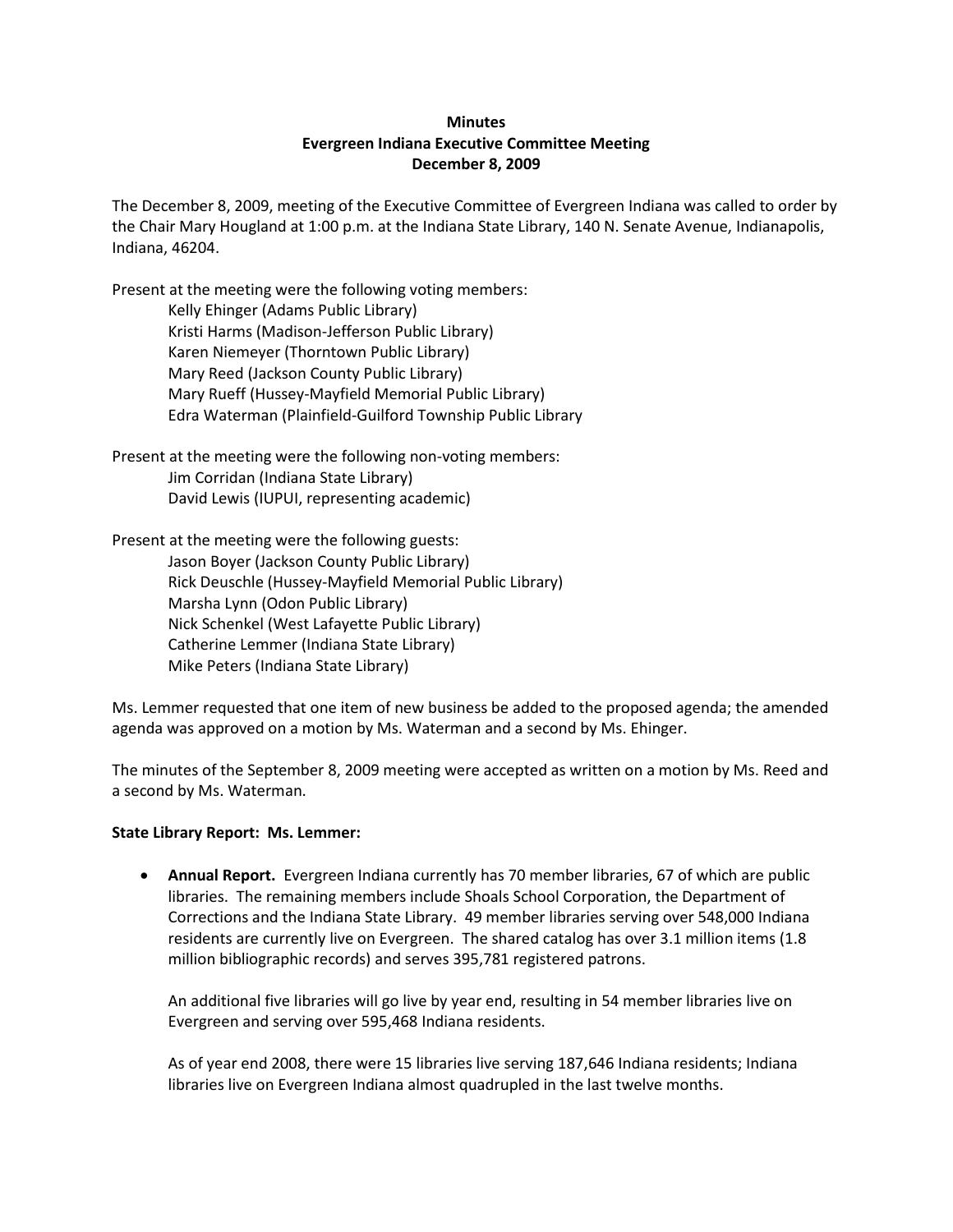Included in the 54 libraries are five Indiana libraries that were previously non-automated. These libraries brought online over 70,000 items and serve over 16,320 Indiana residents; the previously non-automated libraries are Shoals Public Library, Roachdale-Franklin Township Public Library, Waveland Brown Township Public Library, Paoli Public Library and Vermillion County Public Library. Three additional non-automated libraries, Coatesville-Clay Township Public Library, Poseyville Public Library and West Lebanon Public Library are currently cataloging and will go live in 2010.

An additional ten libraries and the Indiana State Library plan to migrate in the first half of 2010. In total the 70 member libraries serve over 693,736 Indiana residents.

- **Training Updates.** To aid the libraries in planning, a schedule of classes for 2010 has been distributed and posted online. The proposed schedule offers two classes each month. Member libraries are able to sign up directly using WebJunction. Additional classes may be added onsite at migrating libraries depending on the migration schedule. The catalog committee will schedule advanced catalog training classes after January 12, 2010.
- **Migration Update.** In November, Indiana State Library staff went to Georgia to be trained in migrations and data conversion. The December 16 migrations of the West Lafayette Public Library and Syracuse Public Library, as well as the Shoals School Corporation in late December 2009, are being handled by the Indiana State Library staff. The ability to migrate libraries will allow the State Library to save money and better control the migration schedule.
- **Other Opportunities.** The Indiana State Library continues to pursue consortium product and pricing opportunities with OCLC and Lyrasis.

## **State Library Report: Mr. Corridan:**

It is anticipated that training sessions will soon be captured and made available online so that library staff members may easily view and review.

Faculty at the Indiana University School of Library and Information Science have been awarded OCLC and LSTA grants totaling \$40,000 to complete a study of Evergreen Indiana from the perspective of librarians and patrons. The researchers chose nine member libraries to study during the course of 2010.

The State Budget Agency and the Governor are fully supportive of Evergreen Indiana.

### **Committee Reports**

IT/Technology: Mr. Deuschle reported that the telephone module and payment at self-check stations could be available within sixty to ninety days. Mr. Peters reported that the version 1.6 upgrade experienced a few "bumps" but all the libraries are now working well.

Cataloging Committee: Cataloging roundtables continue around the state. Ms. Ehinger and Ms. Hougland thanked the committee for the year's accomplishments.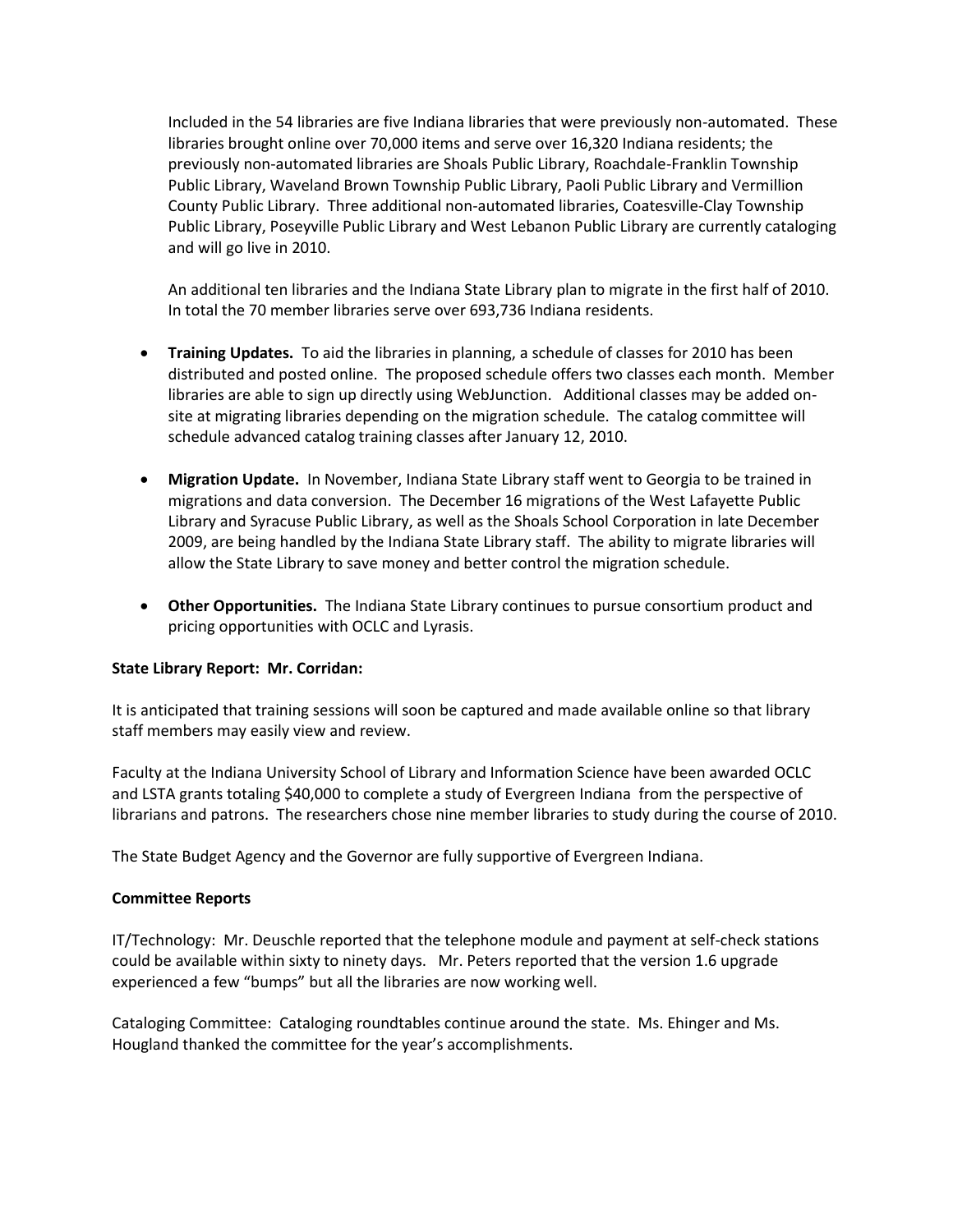#### **New Business**

Ms. Hougland explained the procedure used by the Executive Committee's sub committee to review/revise the Circulation Policy and Circulation Procedures. After extensive discussion, Ms. Ehinger moved and Ms. Waterman seconded that the revised Circulation Policy be approved with a recommendation that future revisions to Circulation Policy be even broader in wording and that the more specific provisions be deleted from Circulation Policy and incorporated within the Circulation Procedures; motion carried.

It is felt that a consortium policy is needed on how to handle accounts for patrons who have declared bankruptcy. This issue is being referred to the Circulation Committee. Jim Corridan will check with the Indiana State Library's attorney regarding privacy issues and wording on EI database notes. For the time being, notes regarding a bankruptcy should merely state that the customer is blocked and that XXXXX (name) Library may be contacted for additional information.

Mr. Schenkel and Ms. Niemeyer expressed a desire to be able to circulate DVDs through Evergreen Indiana via Interlibrary Loan. Ms. Lemmer noted the capability exists in the software if the member libraries wish to transit DVDs. The issue was referred to the circulation committee for review and investigation.

Mr. Schenkel advised that student IDs at Purdue University no longer provide a local address. To verify Purdue student addresses other means that align with Evergreen Indiana policies and procedures will be used when West Lafayette goes live on December 16.

Although the Circulation Procedures would not usually be adopted by the Executive Committee, it was agreed that current Procedures should be so adopted in order to create a baseline set of procedures the member libraries could revise via the circulation committee. Ms. Waterman moved and Ms. Reed seconded that the Procedures be accepted and that the edits on page 4 be included; motion carried. The edit is a change on line eleven of page four of Circulation Procedures: place a period after "current address" and delete the remainder of the sentence "located within the library district." Ms. Lemmer agreed to have the documents, revised distributed and posted on the web for the member libraries.

There was extensive discussion on the merging of patron records among libraries and it was noted that records, once merged, cannot be "unmerged". Mr. Peters and Mr. Deuschle discouraged granting permission to library staff to merge records unless they have been well trained and certified with that competency. Staff members may, however, merge records within their own library.

Ms. Lynn led a discussion on the development of reports. She asked that all Evergreen Indiana libraries participate in the developing of report templates that would be shared. After discussion it was agreed that reports are an administrative function while template creation is an IT function. It was further agreed that the ability to generate reports that reliably answer Indiana library annual report questions would be an added value for the Evergreen Indiana member libraries. Ms. Lynn recommended a central development committee be established to create and test reports. A committee of Edra Waterman, Marsha Lynn, Mike Peters, Rick Deuschle, and Jason Boyer was appointed to develop appropriate templates.

The adoption of a K-12 School User Group centered around the kind of card that should be issued to students. Ms. Ehinger moved and Ms. Harms seconded that a separate profile be developed for school